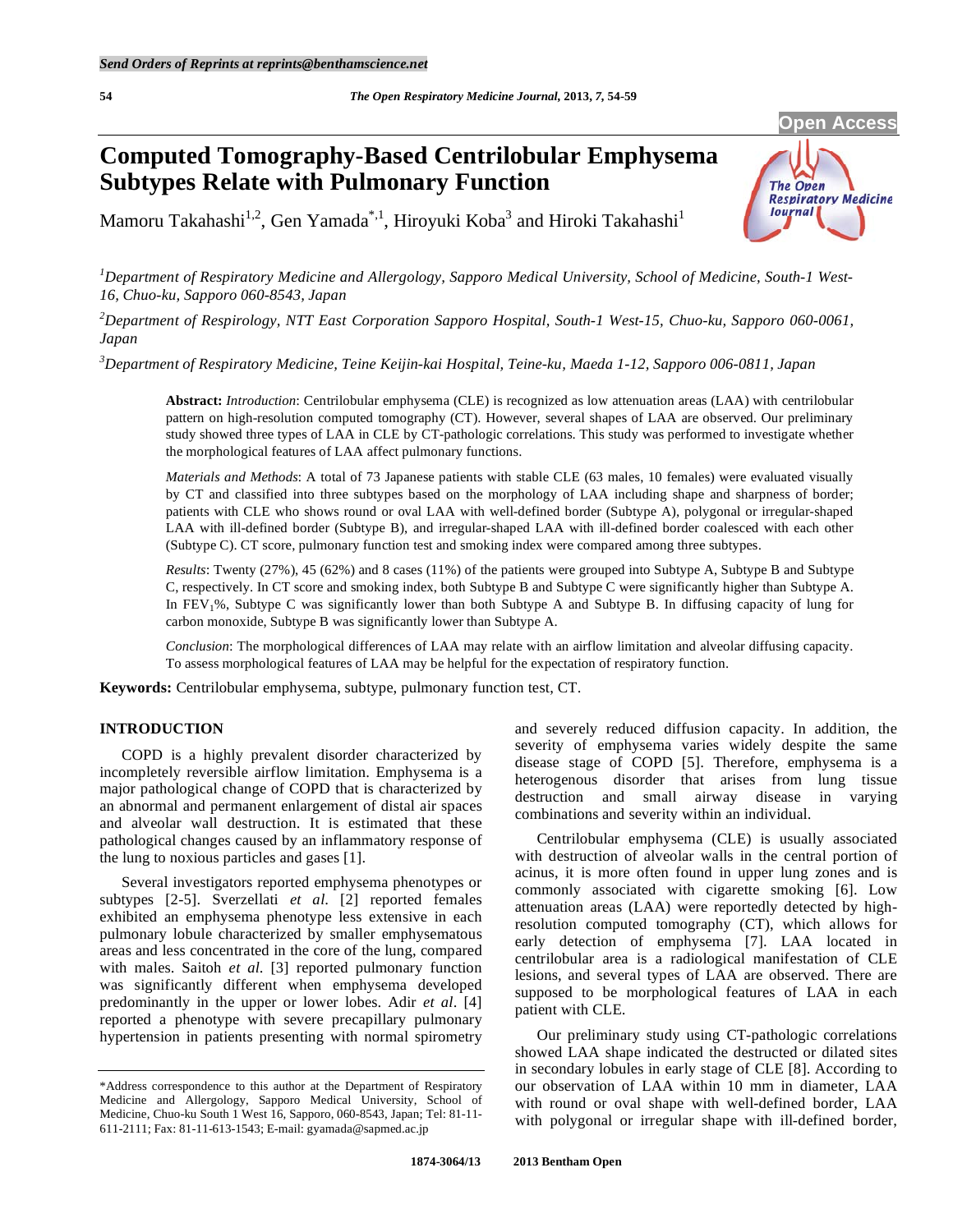and LAA with irregular shape with ill-defined border coalesced with each other related to dilatation of bronchioles, destruction of proximal part of alveolar ducts, and destruction of distal part of alveolar ducts, respectively. However, the relationships between LAA shapes and pulmonary function and between LAA shapes and cigarette smoking remain unknown.

 The aim of this study was to investigate whether morphological features of LAA affect pulmonary function in CLE. Therefore, we classified patients with CLE into three subtypes according to the morphological features of LAA and compared them with their pulmonary function tests (PFT) and smoking index.

## **MATERIALS AND METHODS**

## **Patients**

 All patients were Japanese and recruited from Sapporo Medical University Hospital. The radiological findings and the clinical information were evaluated retrospectively. The patients who were examined by both CT and PFT in a month were selected. Between August 2005 and December 2009, 73 patients (63 males, 10 females) with an average age of  $70.3 \pm 8.9$  years (aged 45 to 92 years) were selected from our medical records. Their average smoking index was  $53.0 \pm$ 25.1 pack-years (mean  $\pm$  SD). All patients were current or former smokers.

 The level of serum alpha-1 antitripsin was not measured because its deficiency is very rare in Japan. We excluded the patients with infectious diseases, allergic diseases, collagen diseases, granulomatous diseases and neoplastic diseases. In addition, we excluded the patients who received lung operation. Also we excluded the patients with CLE with severe bullous changes and/or with severe emphysematous changes, because it was difficult to determine CLE subtype in relation with secondary lobules and they were not fully able to undergo pulmonary function tests.

 Informed written consent was obtained from all patients. This study was approved by the Institutional Review Board of Sapporo Medical University.

## **CT**

 Chest CT scans were obtained on a Light Speed Ultra scanner (GE, USA) using 1.25 mm collimation at 5 mm intervals from the sternal notch to below the diaphragm during breath-holding after deep inspiration in a supine position at 140 kVp, 170 mA. The lungs were imaged at the window width of 1000 HU and the window level of -700 HU.

## **CLE Subtypes**

 The patients were classified into three CLE subtypes based on the CT findings as follows:

> *Subtype A; CLE which showed round or oval LAA with well-defined border, individually surrounded by normal lung density*

> *Subtype B; CLE which showed polygonal or irregular-shaped LAA with ill-defined border, individually surrounded by normal lung density*

*Subtype C; CLE which showed irregularshaped LAA with ill-defined border, coalesced with each other* 

 When we recognized the characteristic LAA as more than 50% of all LAA by visual assessment, we determined it as dominant LAA. Representative CT images of three subtypes were shown in Fig. (**1**). Because Subtype C is similar to panlobular emphysema, we determined it as Subtype C when patients with emphysema had partly LAA with ill-defined border with centrilobular distribution.

## **CT Score**

 We evaluated the extent of CLE by visual scoring in bilateral lung fields according to the method of Goddard [9]. In brief, both lungs were divided into totally six areas consist of three lung fields; aortic arch, carina and inferior pulmonary vein levels. The extent was estimated using a five-point scale for each lesion. Total scores were calculated (maximum total: 24 points) and the severity of emphysema was graded as follows; 0 point (no emphysematous lesions), 1 point (LAA  $<$  25% of the entire lung field), 2 points (25%)  $\leq$  LAA  $\lt$  50% of the entire lung field), 3 points (50%  $\leq$ LAA < 75% of the entire lung field), and 4 points (75%  $\leq$ LAA of the entire lung field).

## **Visual Assessment for CLE Subtypes**

 Determination of CLE subtypes and scoring of its distribution were performed with no knowledge of patients' information and independently by two chest physicians who are expert for chest image diagnosis (M.T and G.Y.). The method of recognition of morphological features of LAA was a subjective one based on visual judgment. When there was a conflict in evaluation, they discussed the problem together to reach a consensus.

## **PFT**

 Chestac 9800 (Chest Co, Tokyo, Japan) was used for PFT. We used parameters as follows; predicted percentage of vital capacity (%VC), forced vital capacity (FVC), forced expiratory volume in one second to forced vital capacity ratio (FEV<sub>1</sub>%), predicted percentage of forced expiratory volume in one second  $(\% FEV_1)$ , residual volume to total lung capacity ratio (RV/TLC%), 50% of maximum mid expired flow rate of forced vital capacity  $(V50)$  and 25% (V25), and maximum mid expiratory flow (MMF). We

measured predicted percentage of diffusion capacity (%DLco) and predicted percentage of diffusion capacity divided by the alveolar volume (%DLco/VA) according to single-breath carbon monoxide uptake.

## **Statistical Analysis**

 The results of CT scores and PFT were expressed as median with first quartile point (25 percentile) and third quartile point (75 percentile). The differences between the three groups were assessed by using the Kruskal Wallis Htest. When the differences were considered statistically significant, subsequently Mann-Whitney U-test with Bonferroni correction was performed for post hoc test. The differences were considered statistically significant when the *p* value was less than 0.05.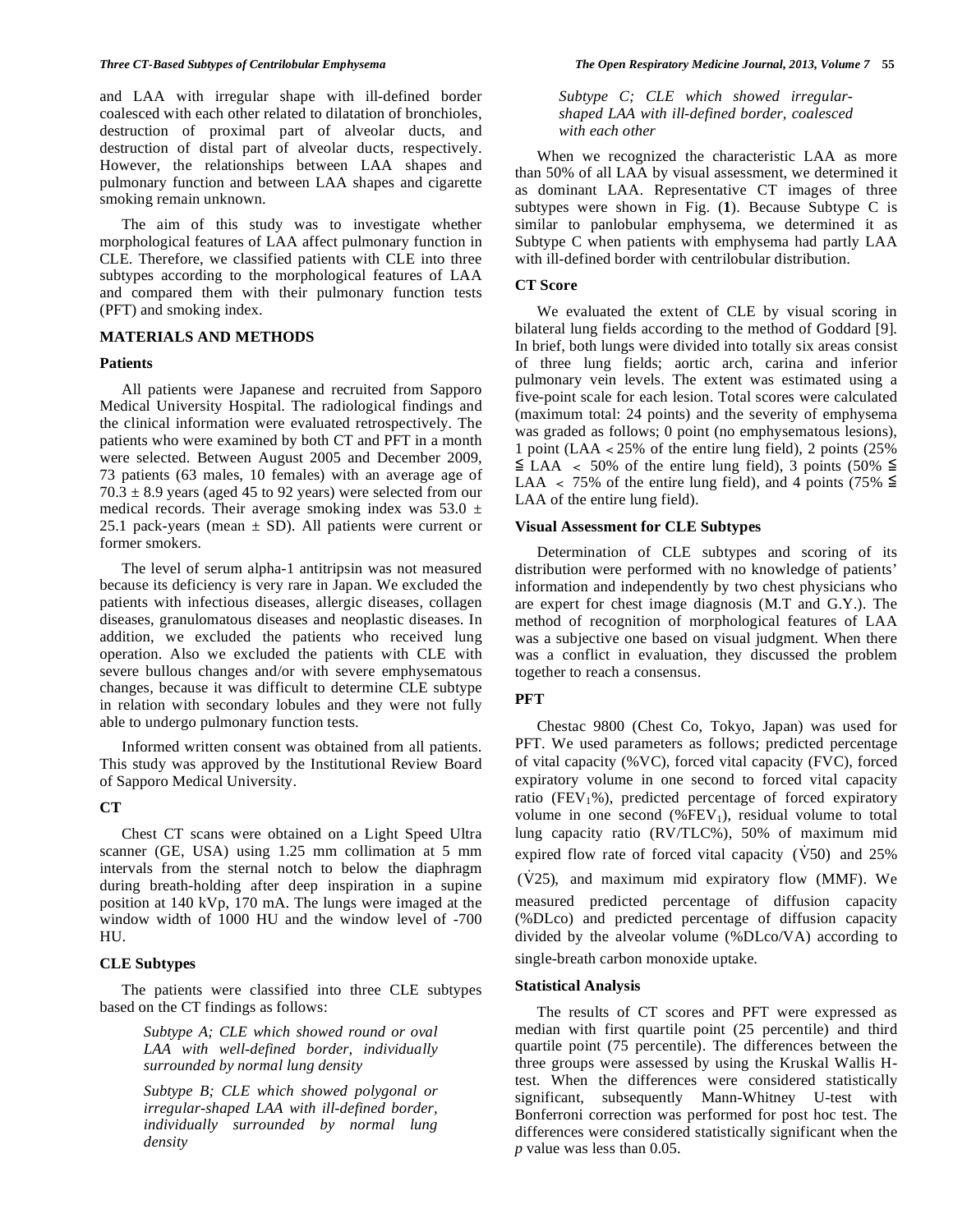

**Fig. (1). HRCT images of three subtypes.** Typical high-resolution CT images in Subtype A (**a**), Subtype B (**b**), and Subtype C (**c**) are shown. Subtype A is defined as emphysema which showed round or oval shape LAA with well-defined border. Subtype B is defined as emphysema which showed polygonal or irregular-shaped LAA with ill-defined border. Subtype C is defined as emphysema which showed irregular-shaped LAA with ill-defined border coalesced with each other.

## **RESULTS**

## **Frequency of CLE Subtypes**

 A total of 73 CLE patients were classified into three groups according to the CT findings (Table **1**). Twenty  $(27\%)$ , 45 (62%) and 8 cases (11%) of patients were grouped into Subtype A, Subtype B and Subtype C groups, respectively. Subtype B group was the most superior in patient number. In addition, there was no significant difference in age among three groups. Concordance rate between the two reviewers of CT about determination of CLE subtypes was 76.7 %.

## **Smoking Index**

 Smoking index was compared among three subtype groups and there were significant differences among them

#### **Table 1. CT Score, Smoking Index and Pulmonary Function Test in Three CLE Subtypes**

| Subtype (n)                | A(20)               | B(45)               | C(8)               | p Value   |
|----------------------------|---------------------|---------------------|--------------------|-----------|
| Male/Female                | 15/5                | 40/5                | 8/0                |           |
| Smoking index (pack-years) | 33.8 (17.5-50.0)    | 55.0 (41.1-75.0)    | 49.4 (44.0-73.3)   | < 0.05    |
| age $(y/O)$                | 74.0 (68.5-82)      | $72.0(63.5-75.3)$   | 68.5 (63.0-71.5)   | <b>NS</b> |
| CT score (points)          | $6.0(6-9.5)$        | $11.0(7.8-14.0)$    | $19.0(10.0-20.5)$  | < 0.05    |
| $\%$ VC $(\%)$             | 117.9 (101.2-124.7) | 114.8 (103.6-123.9) | 98.25 (81.5-120.8) | <b>NS</b> |
| FEV1% (%)                  | 64.2 (49.5-75.7)    | 58.9 (43.7-70.5)    | 38.3 (33.4-43.0)   | < 0.05    |
| $%$ FEV1 $(%)$             | 93.4 (72.2-115.6)   | 88.5 (64.5-106.9)   | 48.3 (38.3-71.3)   | < 0.05    |
| FVC(L)                     | $3.1(2.7-3.8)$      | $3.5(3.0-4.0)$      | $3.2(2.5-3.5)$     | <b>NS</b> |
| $RV/TLC$ $%$               | 35.8 (30.0-44.5)    | 37.4 (32.7-45.3)    | 43.3 (37.6-57.7)   | <b>NS</b> |
| $\dot{V}$ 50 (L/sec)       | $1.1(0.6-2.2)$      | $1.1(0.4-1.9)$      | $0.4(0.3-0.7)$     | <b>NS</b> |
| $\dot{V}$ 25 (L/sec)       | $1.2(0.6-2.3)$      | $0.3(0.1-0.5)$      | $0.2(0.1-0.3)$     | <b>NS</b> |
| MMF(L)                     | $0.8(0.4-1.7)$      | $0.8(0.3-1.4)$      | $0.3(0.3-0.6)$     | <b>NS</b> |
| % DLoco/VA (%)             | 70.4 (56.7-76.3)    | 47.2 (36.7-58.1)    | 29.0 (19.0-67.4)   | < 0.05    |
| % DLoc(%)                  | $62(46.0-72.3)$     | 43.3 (36.2-55.4)    | 35.7 (21.3-60.7)   | < 0.05    |

There were significant differences in CT score, smoking index and pulmonary function test including FEV<sub>1</sub>%, %FEV<sub>1</sub>, %DLco/VA and %DLco. The data was expressed as median with first quartile point (25 percentile) and third quartile point (75 percentile).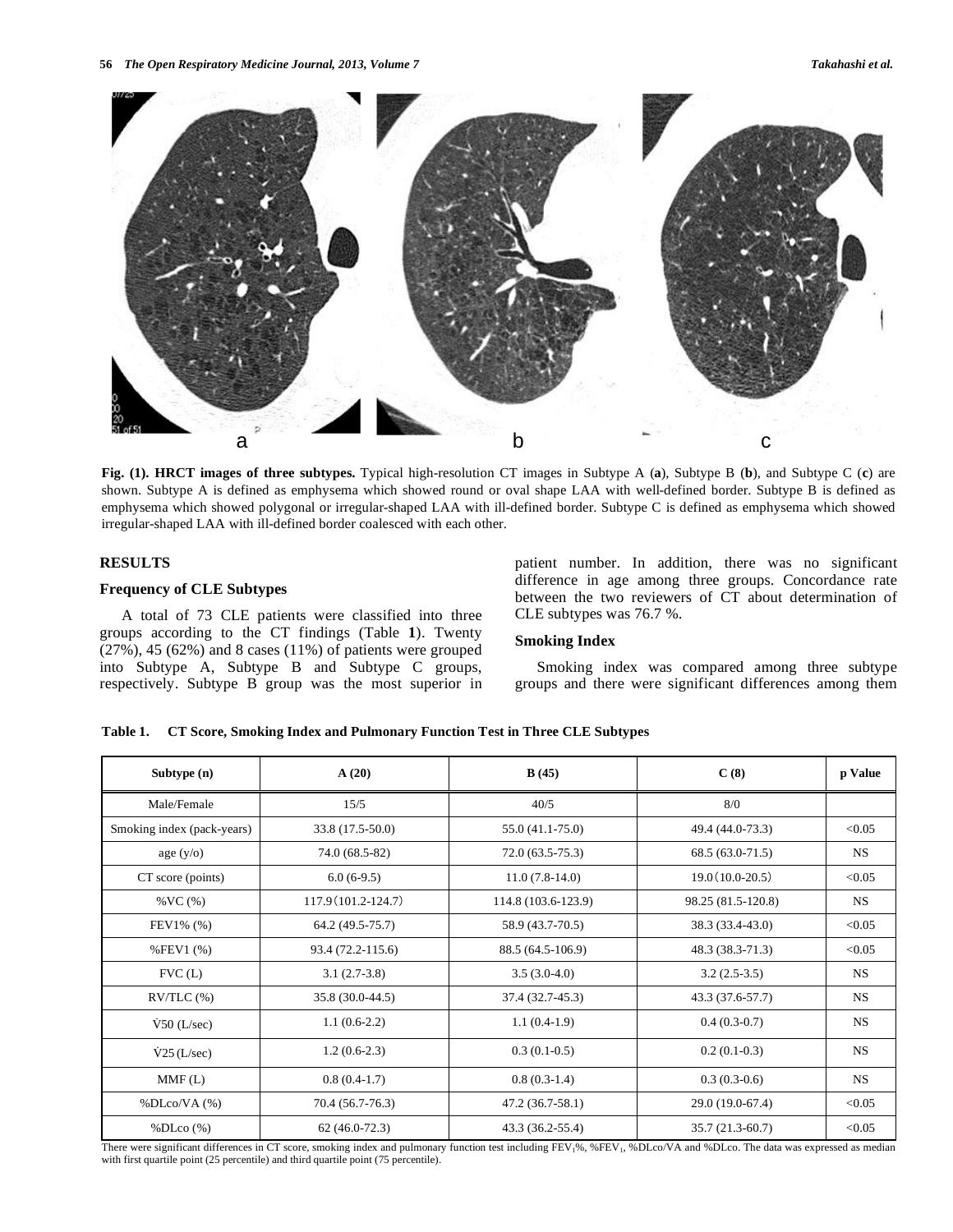(Table **1**). Smoking index of both Subtype B and Subtype C were significantly higher than that of Subtype A groups (Fig. **2**). In addition, there was no significant difference between Subtype B and Subtype C groups.



**Fig. (2). Smoking indexes of three subtypes.** In smoking index, the median of Subtype B and Subtype C were significantly higher than that of Subtype A group. The data was expressed as median with first quartile point (25 percentile) and third quartile point (75 percentile).

## **CT Score**

 CT scores were compared among three subtype groups and there were significant differences among them (Table **1**). CT scores of both Subtype B and Subtype C were significantly higher than that of Subtype A groups (Fig. **3**). In addition, there was no significant difference between Subtype B and Subtype C groups.



**Fig. (3). Comparison of CT scores of three subtypes.** In CT score, the median of Subtype B and Subtype C were significantly higher than that of Subtype A group. The data was expressed as median with first quartile point (25 percentile) and third quartile point (75 percentile).

#### **Pulmonary Function Findings**

 PFT values were compared among three groups and there were significant differences in FEV<sub>1</sub>%, %FEV<sub>1</sub>, %DLco/VA and %DLco among them (Table **1**).

 $FEV<sub>1</sub>%$  was significantly lower in Subtype C as compared to both Subtype A and Subtype B groups. There was no significant difference between Subtype A and Subtype B groups.  $\%$ FEV<sub>1</sub> was significantly lower in Subtype C as compared to Subtype A groups. There was no significant difference between Subtype A and Subtype B, and between Subtype B and Subtype C groups (Fig. **4**). Both %DLco/VA and %DLco were significantly lower in Subtype B as compared to Subtype A groups. There was no significant difference between Subtype A and Subtype C, and between Subtype B and Subtype C groups (Fig. **4**). In addition, there was no significant difference in %VC, FVC, RV/TLC%, V50, V25, and MMF among three subtypes.

#### **DISCUSSION**

 LAA is the characteristic findings in CLE, which relate with emphysematous lesions and occur from the center of the secondary lobule. According to CT-pathologic correlation studies [6, 8, 10], LAA is consistent with the affected sites in the secondary lobule, which influence on airflow limitation and diffusion capacity. In this study, we focused on three subtypes determined by morphological features of LAA on CT, and examined their pulmonary function and the influences of cigarette smoking.

 There were characteristic differences among three subtypes. Subtype A showed lower CT scores and higher values including  $FEV<sub>1</sub>$ %, % $FEV<sub>1</sub>$ , % $DLoc/VA$  and % $DLoc$ in PFT. Because pulmonary function was not so impaired in Subtype A, destruction and/or dilatation of alveolar structures were supposed to be mild. Subtype B was the most frequent among three groups and showed approximately intermediate values between Subtype A and Subtype C in PFT. Destruction and/or dilatation of alveolar structures were supposed to be moderate in Subtype B. Subtype C showed higher CT scores and lower values including  $FEV<sub>1</sub>%$ and  $\%$ FEV<sub>1</sub>. Because airflow limitation was evident in Subtype C, destruction and/or dilatation of alveolar structures were supposed to extend to the entire secondary lobule in Subtype C. However, Subtype C did not show a significant difference in diffusion capacity in spite of the higher CT scores. We thought Subtype C did not show significant reduced diffusion capacity because of relatively large variation in values of both %DLco/VA and %DLco. A small number of patients with Subtype C might also influence on the results. According to our results, we concluded that LAA with ill-defined border might be a sign showing airflow limitation and reduced diffusion capacity.

 We speculate that deposition sites of the particles or gases from cigarette smoking relate with morphological features of LAA on CT. Cigarette smoke has approximately  $10<sup>9</sup>$  to  $10<sup>10</sup>$  particles /ml, and particles range in size from 0.1 to 1.0μm with a mean of 0.2μm [11]. Gases generated by cigarette smoking include highly levels of carbon monoxide and hydrogen cyanide, those interfere oxygen transport and metabolism [12]. The long term cigarette smoking is toxic to airway epithelial cells and leads to destruction of pulmonary parenchyma. Very small particles or gases will deposit in alveolar wall and cause inflammation there, leading to Subtype B or Subtype C. Similarly, small particles deposited in terminal bronchioles will cause destruction and/or dilatation of bronchioles, leading to Subtype A.

 CT scores and smoking index in both Subtype B and Subtype C were higher than Subtype A. Therefore, both Subtype B and Subtype C were visually progressive and more affected by cigarette smoking as compared to Subtype A. Subtype B and Subtype C have similar properties of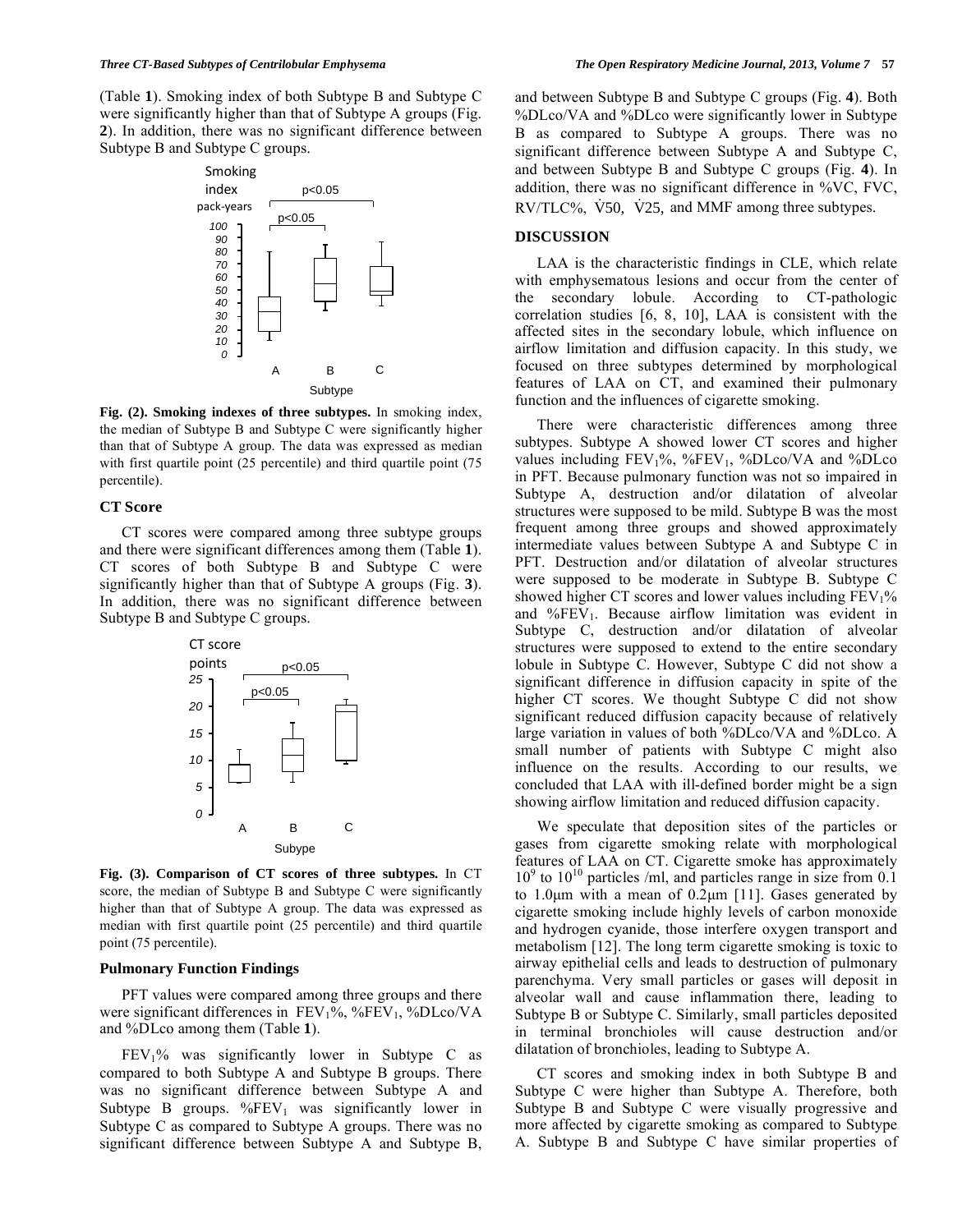

**Fig. (4). Comparison of pulmonary function of three subtypes.** In FEV<sub>1</sub>%, the median of Subtype C was significantly lower than those of Subtype A and Subtype B group. In  $\%$ FEV<sub>1</sub>, the median of Subtype C was significantly lower than that of Subtype A group. In  $\%$ DLco/VA and %DLco, the median of Subtype B was significantly lower than that of Subtype A group. The data was expressed as median with first quartile point (25 percentile) and third quartile point (75 percentile).

peripheral border of LAA. It is likely to progress from Subtype B to Subtype C. Mishima *et al*. [13] reported that the neighboring smaller LAA clusters tend to coalesce and form larger clusters as the weak elastic fibers separating them break under tension. This process leaves the percentage of the lung field occupied by LAA unchanged and increases the number of large clusters. It may be possible that Subtype B progresses to Subtype C. On the other hand, Subtype A is morphologically different from Subtype B or Subtype C. Susceptibility to smoking particles may exist among these subtypes. Even ex-smokers with emphysema had reportedly showed evidence of persistent airway inflammation and progression of emphysema [14]. Progression or extension of CLE lesions is thought to be very slow. Long term study will be necessary to elucidate progress of three subtypes.

 There are limitations in this study. First, pathological confirmation was not performed. Affected sites of each subtype depend on our speculation based on CT and PFT findings. Comparison between pathological findings and LAA may be required. Second, our results came from only qualitative visual inspection. Extensive research may be need using a quantitative CT-based metrics to define structural abnormality of CLE [15]. Third, we could not exclude the contribution of small airway disease to airflow limitation in PFT studies. CLE is considered to be a chronic inflammatory process, which is not only lung parenchymal disease but also airway disease. Fourth, the relationship with each subtype and response to the treatment has not been studied. Since there were differences between each subtype by PFT, differences may exist in the effect of the drug such as long acting  $\beta$ 2 agonists or anti-cholinergic agents. In the future, it is necessary to examine the effect of treatment with each subtype.

 Our subjective visual assessment for CLE is easy to perform. CLE subtypes described in the present study may be useful for predicting PFT in patients with CLE.

## **CONFLICT OF INTEREST**

 The authors confirm that this article content has no conflict of interest.

## **ACKNOWLEDGEMENTS**

 All authors thank Dr. Masahiko Yamagishi (Department of Internal Medicine, Sapporo Kojin-kai Hospital) for his useful suggestions.

## **REFERENCES**

- [1] Rabe KF, Hurd S, Anzueto A, *et al*. Global Strategy for the Diagnosis, Management and Prevention of Chronic Obstructive Lung Disease. Am J Respir Crit Care Med 2007; 176: 532-55.
- [2] Sverzellati N, Calabro E, Randi G, *et al*. Sex differences in emphysema phenotype in smokers without airflow obstruction. Eur Respir J 2009; 33: 1320-8.